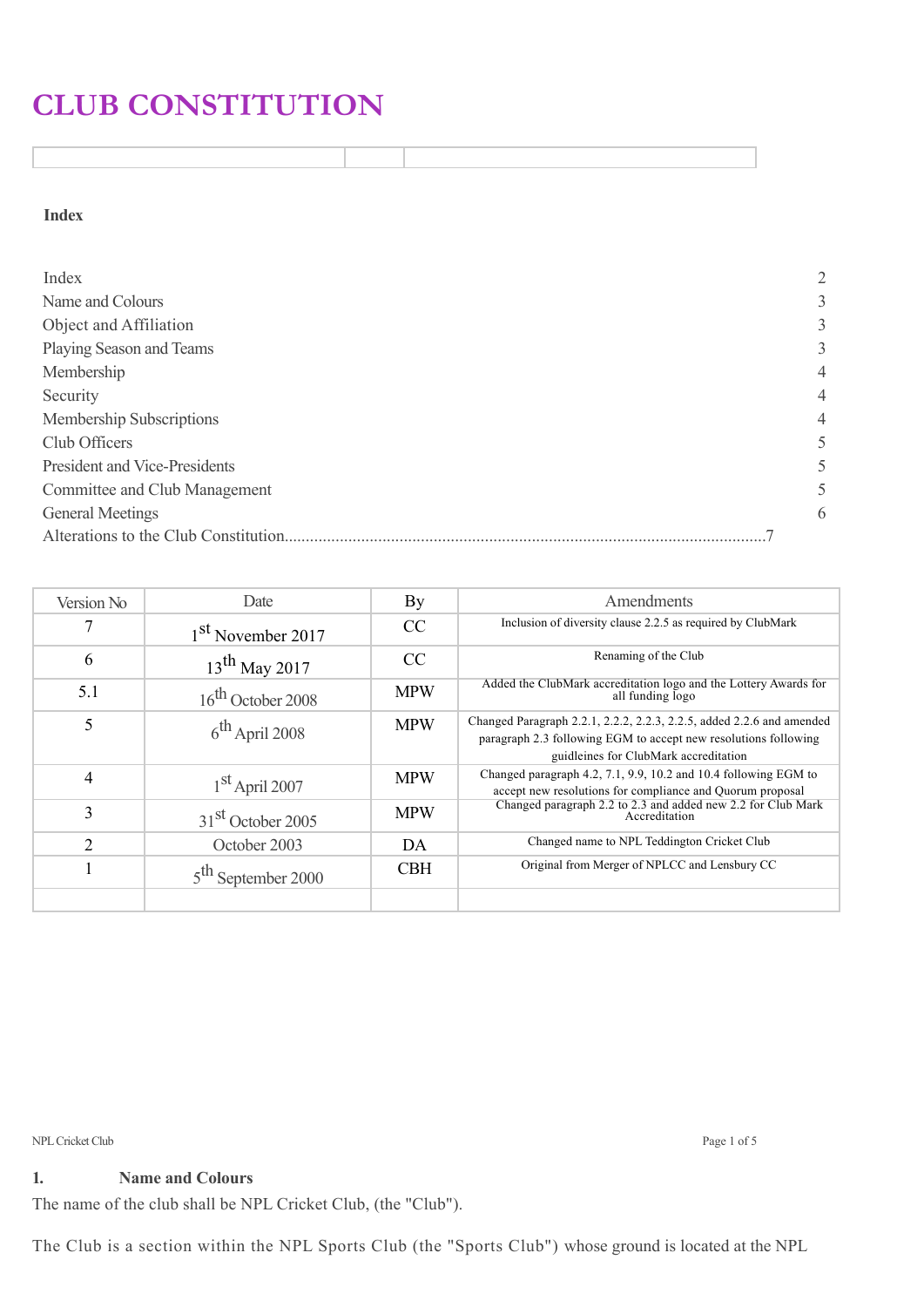Sports Ground (the "Sports Ground"), Queens Road, Teddington, TW11 OEL

1.3. The Club Colours shall be blue.

## **2. Object and Affiliation**

The object of the Club shall be to promote the game of cricket in accordance with the laws laid down by the M.C.C.

The aims and objectives of the club will be:

To offer coaching and competitive opportunities in cricket at all levels

To promote the club within the local community and within the sport

To ensure a duty of care to all members of the club by adopting and implementing the ECB's 'Safe Hands - Cricket Policy for Safeguarding Children' and any future versions of the policy.

To provide all its services in a way that is fair to everyone

To ensure that all present and future members receive fair and equal treatment by adopting the ECB 'Cricket Equity Policy' and any future versions of the policy. The ECB aims to ensure that no individuals (this includes players, spectators, coaches, officials and administrators) receive less favourable treatment on the grounds of their age, sex, disability, race, ethnic origin, gender, parental or marital status, pregnancy, religion or belief, class or socio-economic status, sexual orientation or political belief'

To ensure that all members, playing and non-playing abide by the ECB Code of Conduct which incorporates the spirit of cricket and by the Laws of Cricket.

2.3. The Club shall be affiliated to the England and Wales Cricket Board through the Middlesex Cricket Board and to the Club Cricket Conference.

## **3. Playing Season and Teams**

The summer playing season, for games played at the Sports Ground, extends from the last Saturday in April until the third Sunday in September each year

The Club shall run teams in the appropriate divisions of the Thames Valley Cricket League and Social side(s) as appropriate

## **4. Membership**

Every member of the Club shall be a member of the NPL Sports club. A copy of the club constitution shall be available to every member of the Club.

Applications for membership of the Club shall be submitted in writing to the Hon. Secretary.

Members must abide by the security and conduct rules as set out in the current version of the "Blue Book" of the Sports Club available in the pavilion.

NPL Cricket Club Page 2 of 5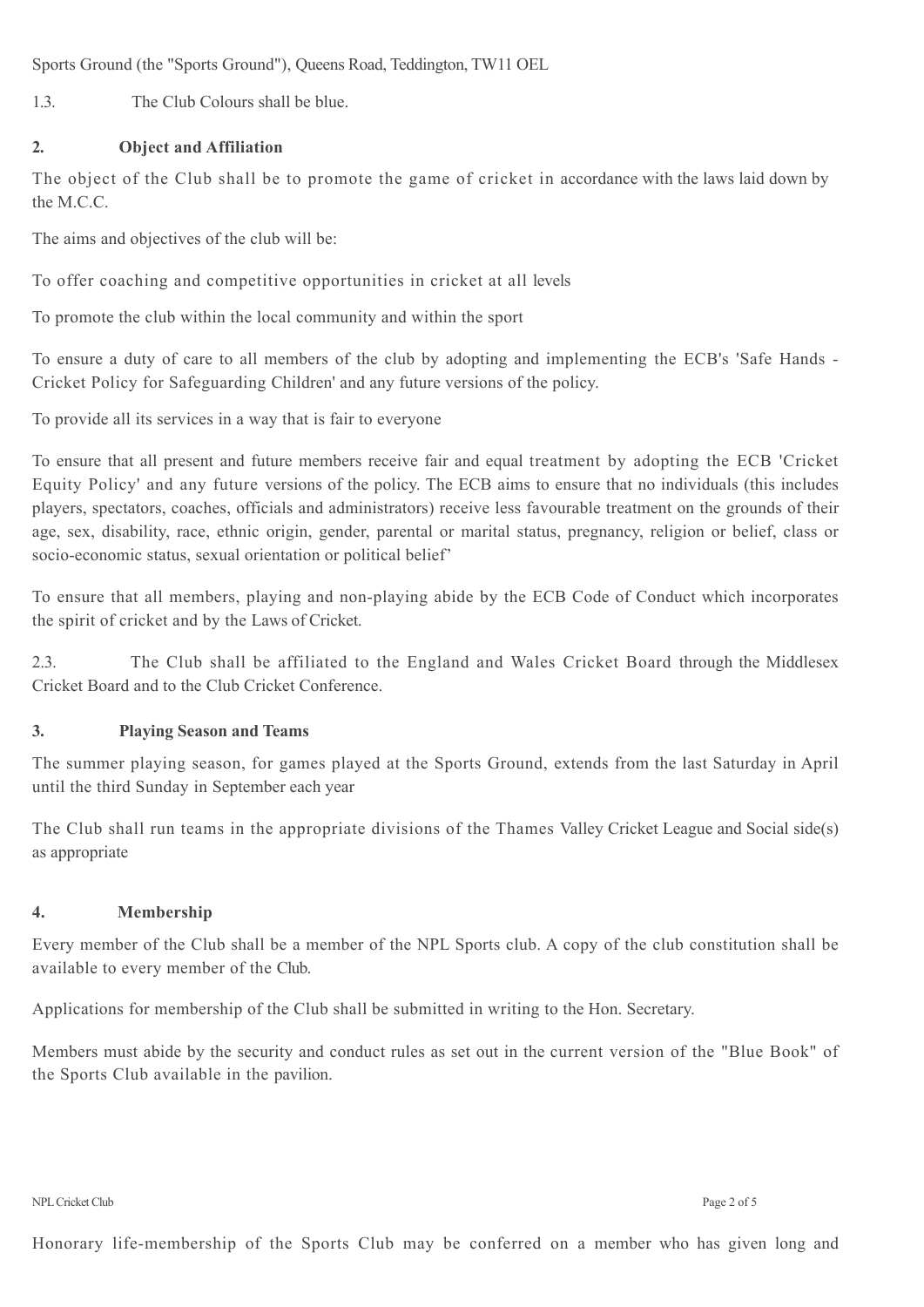outstanding service to the Sports Club. The member concerned should be nominated by the Club to the Sports Club at least two meetings before the Sports Club AGM which has authority to confer this position.

## **5. Security**

5.1. It is the responsibility of the Club members to obey security notices and to follow directions given by site security staff when asked to do so and to assist in ensuring that visitors to the site obey and follow such instructions.

## **6. Membership Subscriptions**

6.1. All members shall pay the Club Membership Subscription. It is made up of two elements, the Social Subscription that is set each year by the Sports Club and which contributes towards the provision of the general facilities of the NPL Sports Club, and the Club Subscription which enables the club to meet its expenses and is set annually.

The Club Subscription may itself be made of two elements - an annual amount and a match fee set by agreement of the Club Committee. A special rate for Old Age Pensioners, Students, non-playing members and unemployed members may also be agreed.

Full membership of the club shall entitle the member to playing rights (subject to selection) and the facilities of the Club House and any Social activities or otherwise of the Sports Club.

Social Membership is available for non-players and/or family members. It entitles them to full access of the social facilities and functions of the Sports Club.

The Sports Club Membership subscription is due for payment by the end of May each year and is collected by the Hon. Treasurer of the Club who is responsible for the collection of membership subscriptions. The Hon. Treasurer of the Club is also responsible for notifying the Membership Secretary of the Sports Club of the active membership of the Club and passing on the social subscription element to the Hon. Treasurer of the Sports Club by the agreed times.

6.6. A membership card issued by the Sports Club will be deemed as receipt of payment of Membership Subscription and will run for one year.

## **7. Club Officers**

7.1. The Officers of the Club shall consist of a Chairman, Vice-Chairman, Hon. Secretary, Hon. Treasurer, Hon. Fixture Secretary, Hon. Match Secretary, and Club Welfare Officer

## **8. President and Vice-Presidents**

A President may also be elected, normally for a period of up to 2 years, at the Annual General Meeting or the first General Meeting. Nominations for the President must be submitted in writing to the Hon. Secretary at least seven days before the General Meeting. The nomination must be signed by both the proposer and a seconder.

Vice-Presidents of the Club may be elected at the Annual General Meeting, or the first General Meeting. Vice-Presidents shall not be required to be elected annually. Nominations for Vice-Presidency shall be submitted in writing to the Hon. Secretary at least seven days before the

Annual General Meeting. The nomination must be signed by both the proposer and a seconder.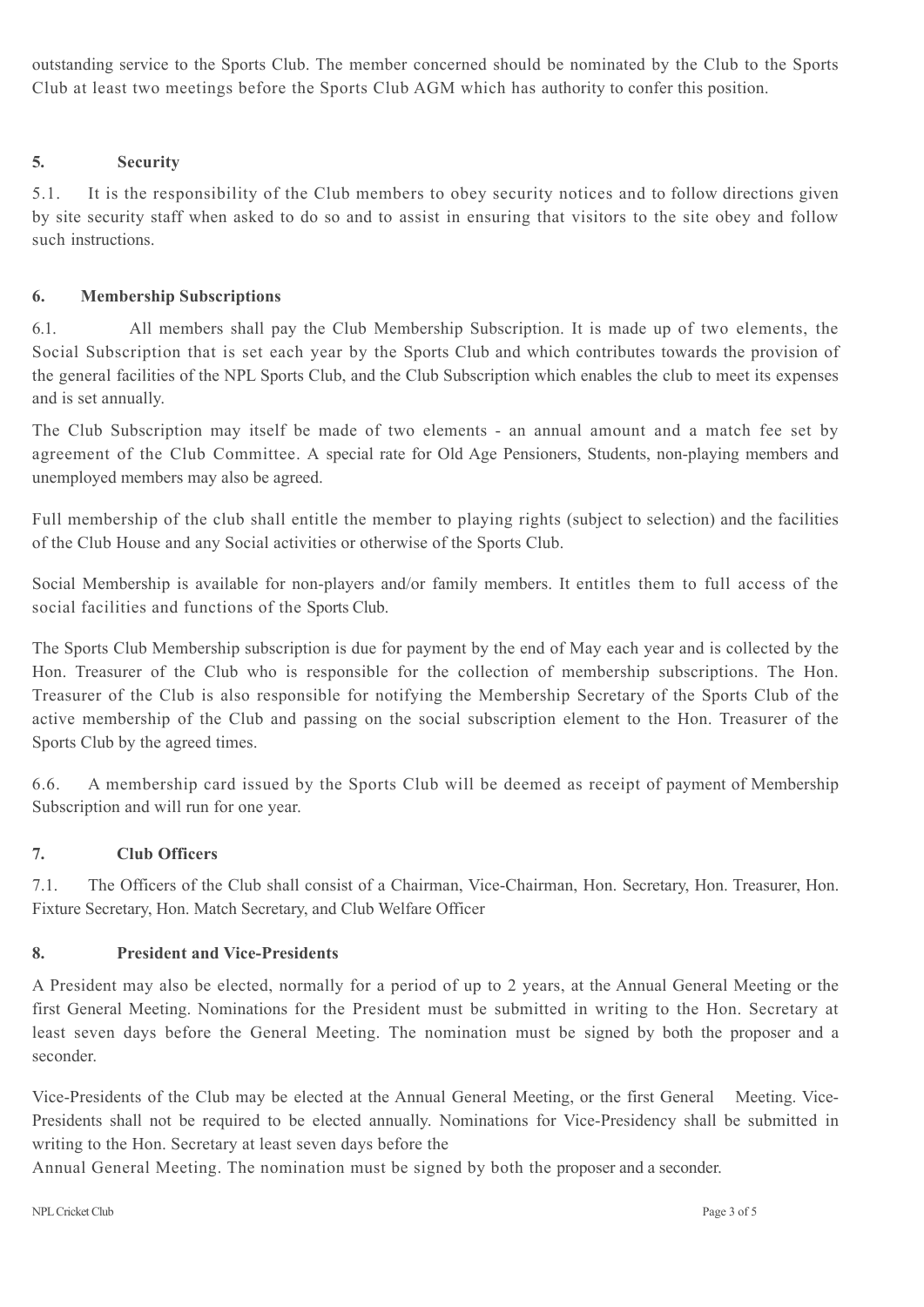#### **9. Committee and Club Management**

9.1. The management of the Club shall be entrusted to an elected committee consisting of Chairman, Vice-Chairman, Hon. Secretary, Hon. Treasurer, Hon.Fixture Secretary, and Hon.Match Secretary and the Team Captains.

Nominations for the officers and Team Captains may be submitted in writing signed by a proposer and seconder, who must be paid-up members of the Club, to the Hon, Secretary before the Annual General Meeting, or the first General Meeting. Nominations proposed and seconded may also be accepted at the Annual General Meeting.

One member of the Committee shall represent the Club on the Sports Club Committee.

Minutes of the Committee Meetings will be taken and will form the policy of the Club, in addition to those agreed at a General Meeting.

Six Members of the Committee will form a quorum

The committee shall have the power to:-

9.6.1. Form Sub Committees as necessary to help in the running of the Club events Delegate any of their powers for particular purposes to a Sub-Committee.

Fill any Vacancy or co-opt any Member to the committee to enable the efficient running of the Club.

Approve the payment of any affiliation fees.

Each member of the Committee shall have one vote with the Chairman, or acting Chairman, having a casting vote in the event that the vote is equal. Members co-opted onto the committee shall have full voting powers.

The committee shall hold at least six committee meetings per year in order to maintain the efficient running of the club and to be able to report to and consider proposals from the Sports Club Committee.

In the event of the dissolution of the Club, available funds will be used to meet any obligations arising from agreements entered into by the Club. The Committee will dispose of any remaining funds for approved sporting or charitable purposes. Such purposes are the use by a sport's governing

body for community sport, the purposes of a Community Amateur Sports Club or the purposes of a charity.

## **10. General Meetings**

An Annual General Meeting shall be held each year for the purpose of receiving reports, the approval of the Club Accounts, holding elections for the forthcoming season, approving and changing the Club Constitution and the appointment of Auditors.

An Extraordinary General Meeting shall be called at any time either; at the request of the Committee; or by a written and signed request from at least one fifth (20%) of members of the Club, at the time of the request, or ten (10) members of the Club, whichever is the greater, addressed to the Hon. Secretary which specifies the business that they wish to be considered at the meeting. No business shall be conducted at the Extraordinary General Meeting other than that which is specified in the Notice of the Meeting or incidental to it.

At least 14 days written notice shall be given to members of any General Meeting.